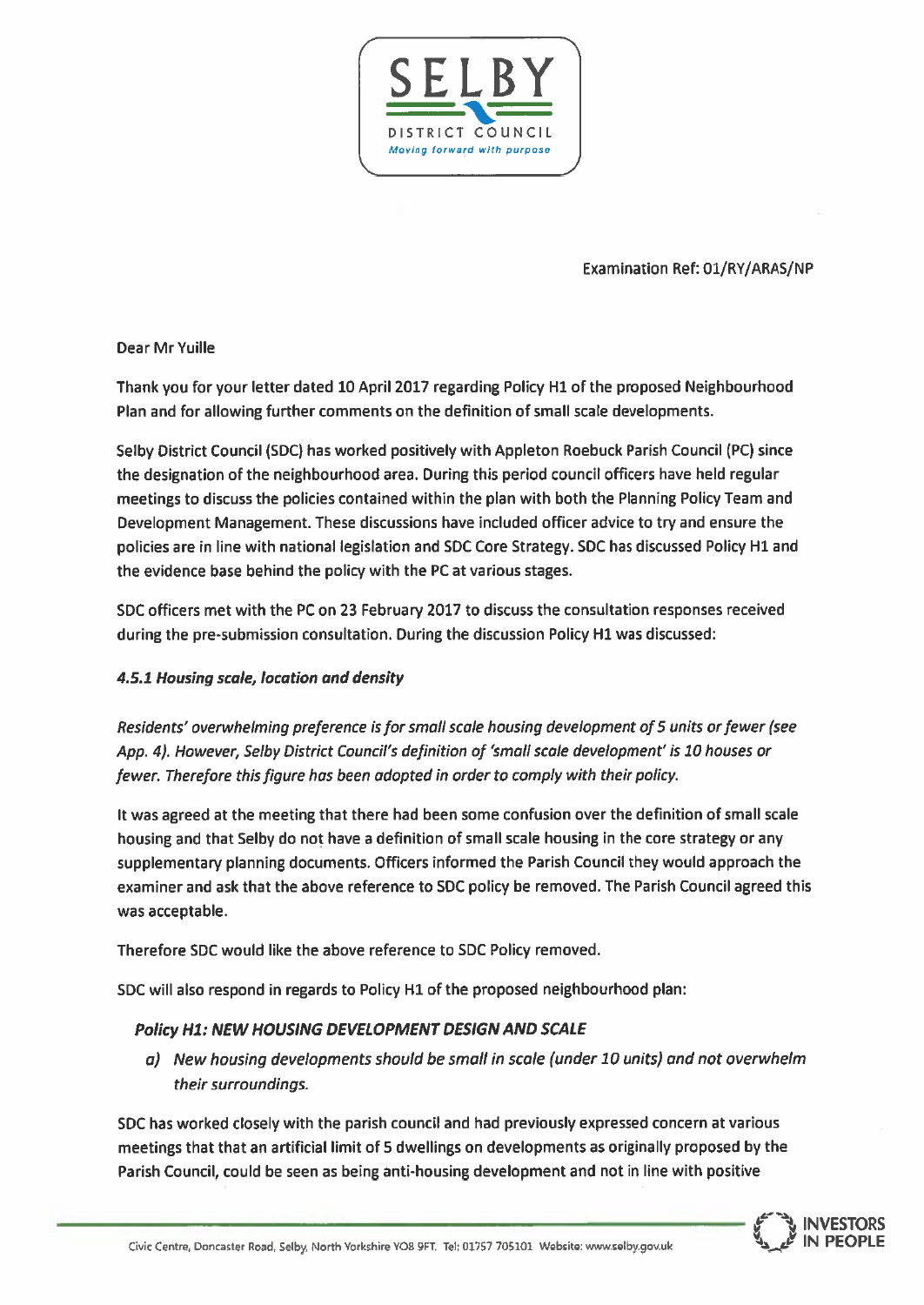approach to development underpinning the NPPF and localism. The council has also discussed the extent of evidence collected by the PC in support of this policy and has raised concerns that there is not a strong evidence base behind limiting applications for new housing to this extent, and that further evidence should be provided for Examination in Public (EIP).

Following a number of meetings and discussions, the parish council raised the limit proposed to 10 dwellings per development. After this change the Parish Council held a further consultation on the plan and the council submitted the following (Attached) response:

Officers would advise the explanation of this policy is expanded and that there is substantial evidence and background documents to support the proposed numbers.

The councils concerns remain, as SDC has not seen further evidence base to support this policy. SDC are currently in the process of considering the appropriate levels of housing growth in designated service villages (core strategy distribution policy). Therefore the policy could be seen as an attempt to pre-empt this process and unfairly place pressure on housing development in other DSVs in the district.

**Regards** 

**Phil Crabtree**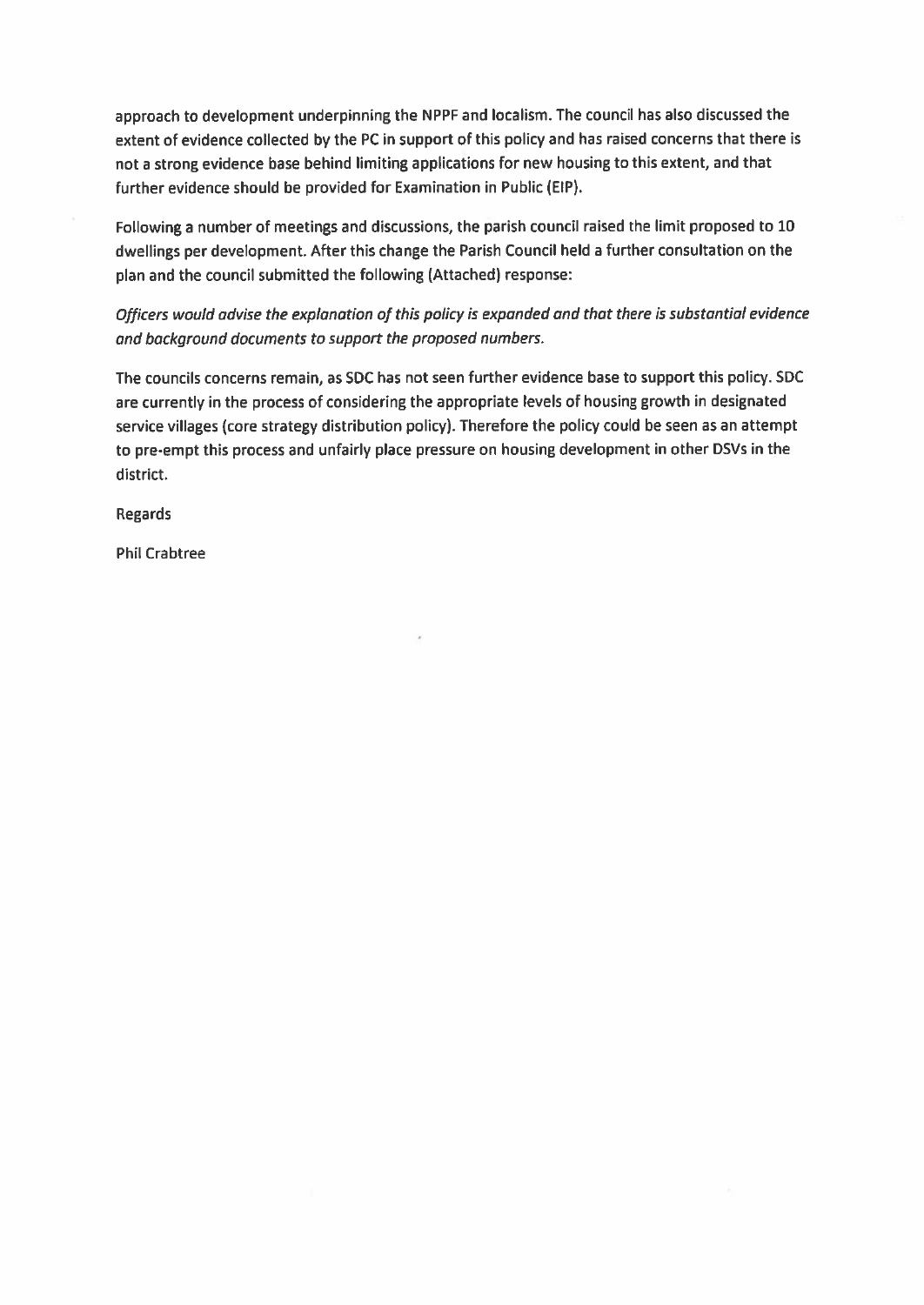

**Please ask for :** Tom Ridley **Direct Dial No :** 01757 292092 **E-Mail :** tridley@selby.gov.uk

Date: 22/07/16

Dear Appleton Roebuck Parish Council

# RE: Appleton Roebuck Neighbourhood Plan consultation

Thank you for consulting Selby District Council (SDC) Planning Department on the latest draft of the Neighbourhood Plan. During this consultation period, Council Officers representing Planning Policy and Development management met with representatives of the Parish to discuss the policies and talk through the plan. This is now being followed up with this formal written response to aid the development and next stages of the plan. SDC would like to continue to build a strong relationship with the Parish Council and will continue to provide officer support beyond this consultation.

### General Comments

The design and structure of the document is of a very high standard, the use of appropriate colour, text, photos and graphics have given the document a quality feel and produces a professional document the community can be proud of.

The introduction and pre-policy sections of the document give a good understanding of the area and the reasons for producing a Neighbourhood Plan. The Vision and Objectives also give a clear direction for the plan and an idea of what the community and Parish want the area to be like after plan adoption.

In this section officers would suggest the Parish consider what happens in terms of monitoring the plan once adopted, and if there is any plan to retain a steering group or what happens next. It may be useful to include this as a section in the plan so the Parish and Community know what to expect or to aid your own monitoring process.

With the introduction of the Community Infrastructure Levy (CIL) 1/1/16 by SDC, it may be useful and helpful to set out items or priorities for the CIL meaningful proportion funding the Parish will receive. Once the Neighbourhood Plan is adopted the Parish will receive an extra 10% CIL funding and will need to publish an annual report on what they have spent the funds on. As this extra funding comes from the introduction of a Neighbourhood Plan, it is normally expected for the plan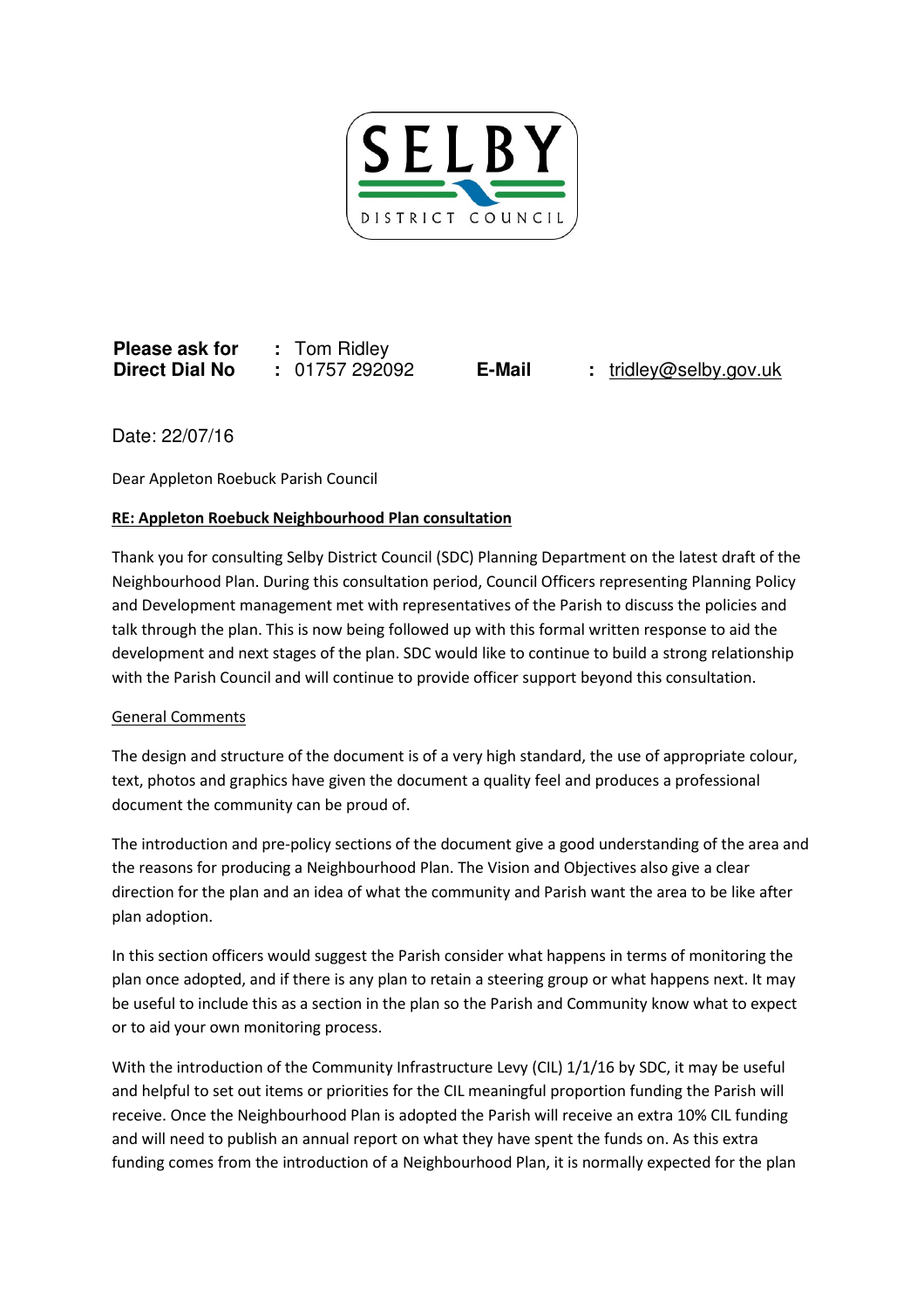to identify deficiencies or spending priorities from the research, consultation and background documents which support the plan.

This is not compulsory but it may help keep a clear and transparent process for developers who contribute the funds and for the community who will expect the extra funding to be spent wisely on items or projects they have helped feed into the plan and see what new development has provided for the community. This may be suitable as an appendix if you choose to include it.

Officers would also suggest restructuring the policy sections by having a justification/explanation section prior to each policy. That way developers and Development Management Officers (DM) will be able to understand the policy better within context and it will improve the implementation of the plan. This will also help at examination and clearly demonstrate to the examiner what the policies are trying to achieve as well as the evidence behind them.

Although there is a good range of policies, Officer's feel that there seems to be some sections and policies which replicate local and national policy, and some that are not based on evidence or need. There is a strong likelihood of being asked to remove these policies at examination as they replicate or reproduce local or national guidance, this unnecessary inclusion may also water down the overall effect of the plan. This is discussed in more detail below:

# Specific Policies

# CF1

This policy does not conflict with any local or national polices.

# CF2

Officers appreciate the good intentions of this policy, however it is deemed to add unnecessary red tape and procedure that will not assist the school or education providers. It is strongly advised this policy is removed as it does not deliver its aims and may slow down and ultimately hinder development of the school.

### DBE2

You may wish to review the Village Design Statement (VDS) and feed that into this section, as the VDS is a material consideration but is not an adopted policy. You will be able to add extra weight to design requirements in this way and better deliver your visions.

Officers would also advise you delete the reference to solar panels, as this is in conflict with national permitted development rights (PD). The conservation area which part covers Appleton Roebuck also has stricter PD rules but again this is not something the Neighbourhood Plan can conflict with.

### DBE3

As discussed in the general comments, this policy needs an explanation section and further information to help inform those following or implementing the policy.

### DBE4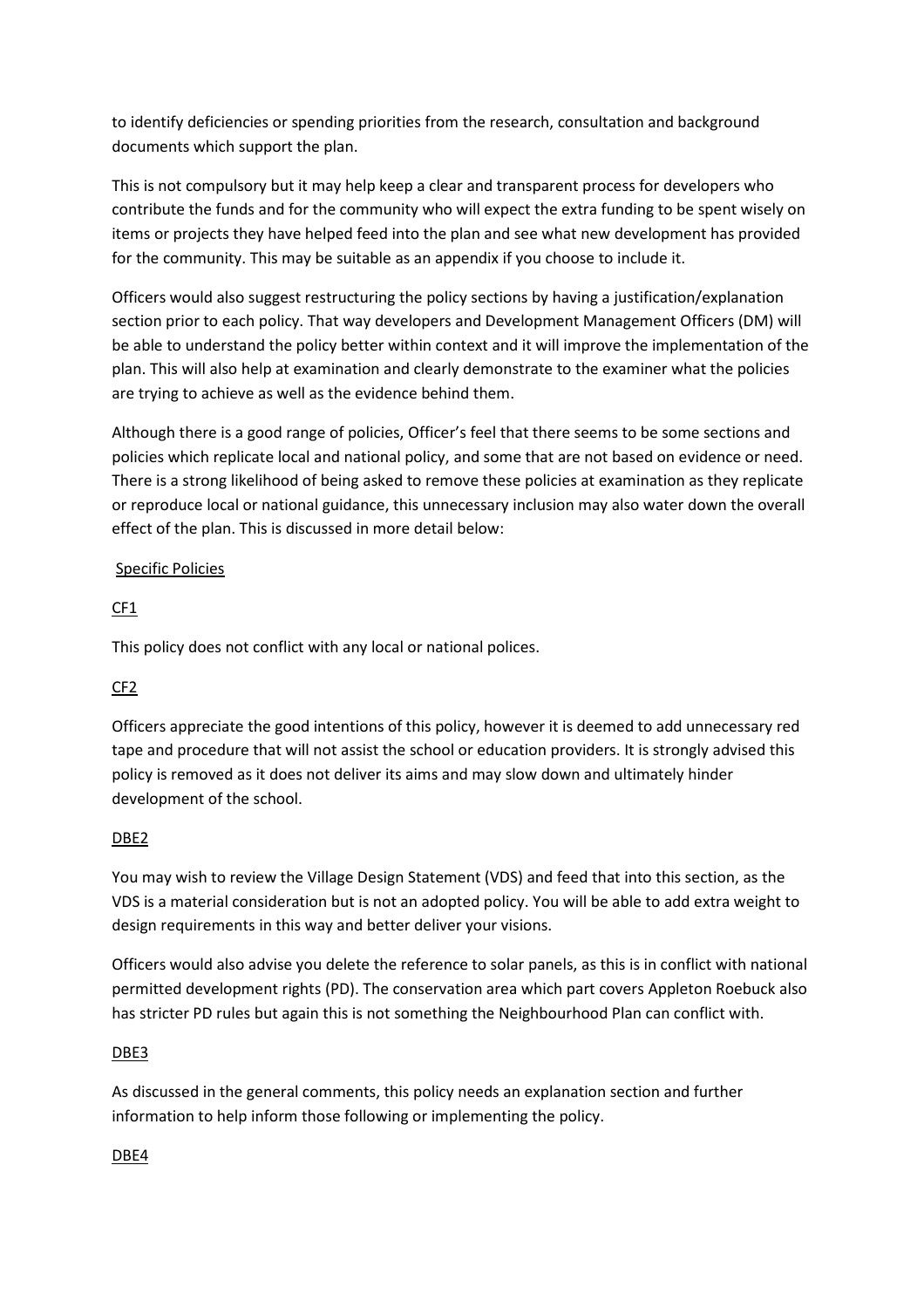Officers advise this section is removed; SDC is a district council and does not have control over the implementation of this policy. SDC would be happy to provide the Parish Council contact details of North Yorkshire County Council (NYCC) Highways Department if they wish to discuss this with them.

## DBE5

This policy does not go any further than local or national policy, it is also the responsibly of Yorkshire Water as the statutory responsible body to assess and approve this work as part of the planning application stage. This policy will not add anything to the current SDC planning application assessment.

The plan may wish to consider other water management solutions, such as permeable surfaces or water runoff and collection methods.

### ELH1

Officers have no comments on this policy.

# ELH2

Officers strongly advise the wording of this policy is changed, as it stands the tree survey stipulation is currently required for all development. This will have to be read as the legal definition of development, meaning all development of any size or nature will require a tree survey. This will result for example in a householder garage application on brownfield land requiring a tree survey regardless of there being any trees in the proximately.

Officers also believe the request for a biodiversity or habitat survey is also unreasonable for all development as above. Officers suggest this is refined to achieve the aim of the policy while not being overly restrictive.

### ELH3

Officers have no comments on this policy.

### ELH4

Due to a change in national policy, officers would point out that policy ELH4 effectively makes Appleton Roebuck the only area in the district which can accommodate wind turbines. This policy sets out criteria for their installation which currently no other areas in the district have. This therefore identifies Appleton Roebuck as being the only settlement in the district which is not only allowing wind turbines, but actively encouraging their installation. The aims of this policy and what it actually delivers may need to be considered.

### ELH5

Officers advise this section is removed; SDC is a district council and does not have control over the implementation of this policy. SDC would be happy to provide the contact details of NYCC Highways Department if they wish to discuss this with them.

### ELH6